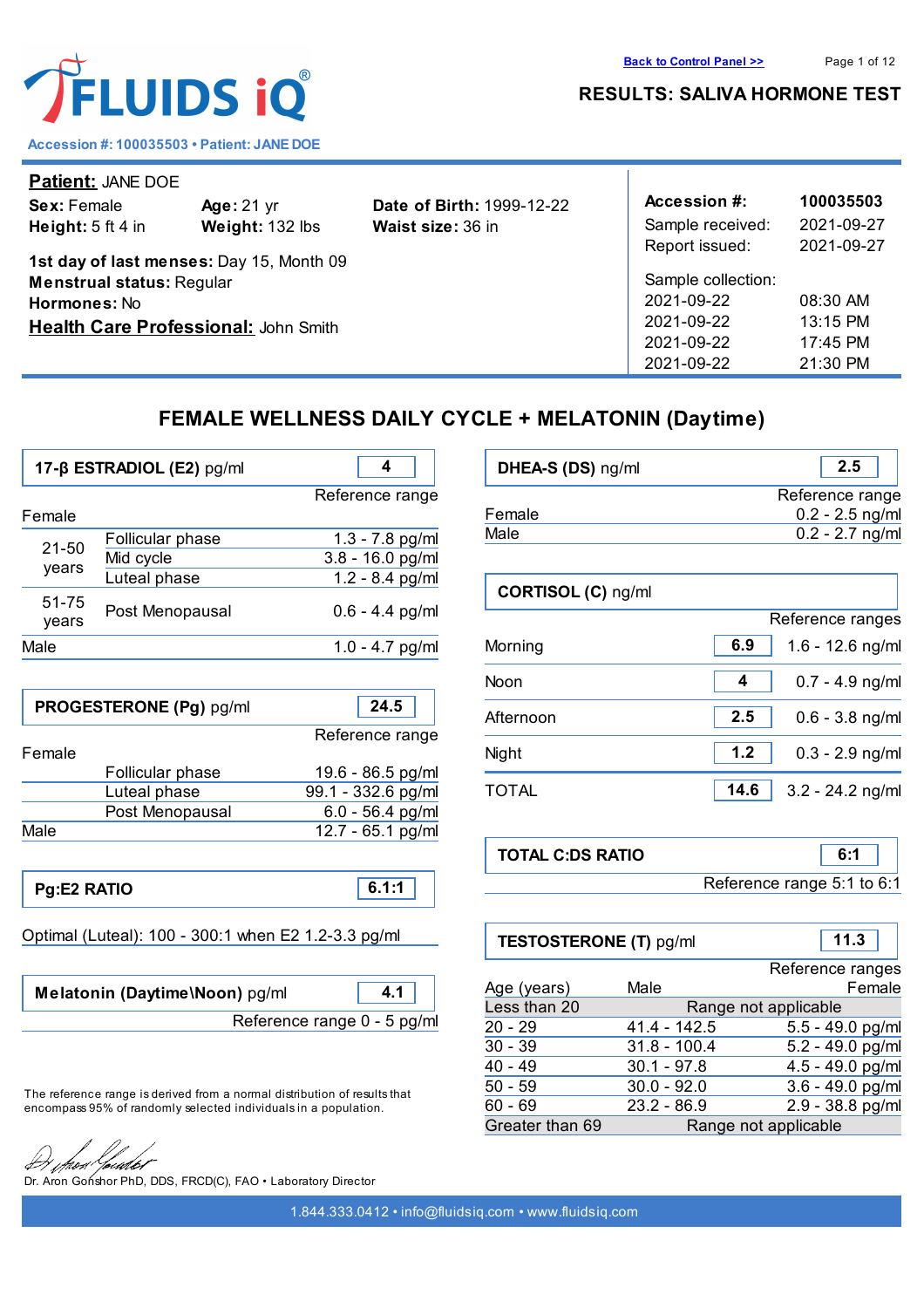

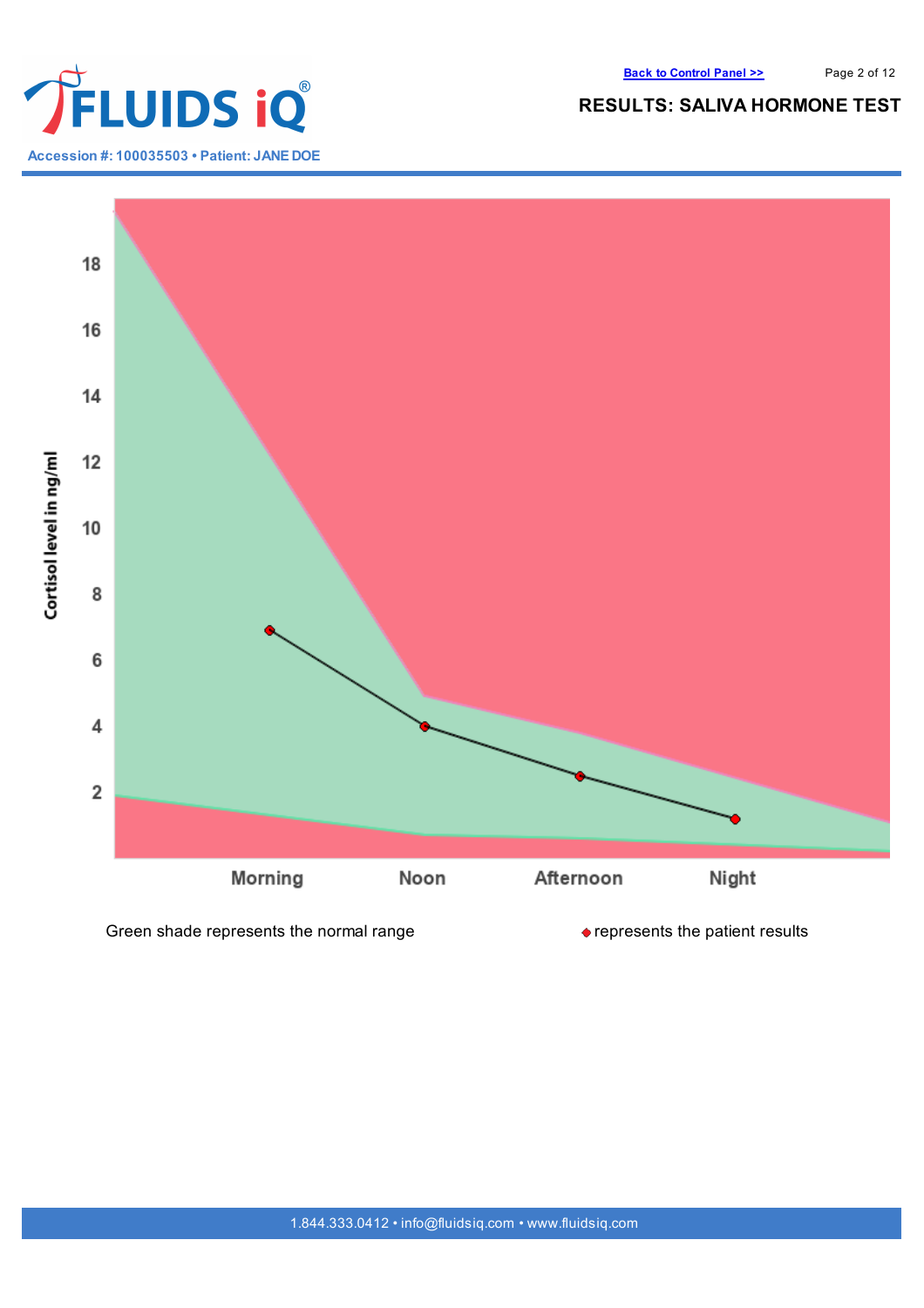

**Accession #: 100035503 • Patient: JANE DOE**

# **RESULTS: SALIVA HORMONE TEST**

#### **JD Clinic AN:**

| ∗<br>⋇<br>⋇<br>⋇                                          |                                                |  |
|-----------------------------------------------------------|------------------------------------------------|--|
|                                                           |                                                |  |
|                                                           |                                                |  |
|                                                           |                                                |  |
|                                                           |                                                |  |
|                                                           |                                                |  |
| ⋇                                                         |                                                |  |
| ⋇                                                         |                                                |  |
| ⋇                                                         |                                                |  |
| ⋇                                                         |                                                |  |
| ⋇                                                         |                                                |  |
| ⋇                                                         |                                                |  |
|                                                           |                                                |  |
| ⋇                                                         |                                                |  |
| ∗                                                         |                                                |  |
| ⋇                                                         |                                                |  |
| ⋇                                                         |                                                |  |
| ⋇                                                         |                                                |  |
| ⋇                                                         |                                                |  |
| ∗                                                         |                                                |  |
| ⋇                                                         |                                                |  |
| ⋇                                                         |                                                |  |
| Depression (tearfulness, lowered drive, mood swings)<br>⋇ |                                                |  |
| ⋇                                                         |                                                |  |
| ⋇                                                         |                                                |  |
|                                                           |                                                |  |
|                                                           |                                                |  |
|                                                           |                                                |  |
|                                                           |                                                |  |
|                                                           |                                                |  |
|                                                           |                                                |  |
|                                                           |                                                |  |
| ⋇                                                         |                                                |  |
|                                                           |                                                |  |
|                                                           | ⋇<br>⋇<br>⋇<br>⋇<br>⋇<br>⋇<br>⋇<br>⋇<br>∗<br>⋇ |  |

 $*$  Indicates that symptom left blank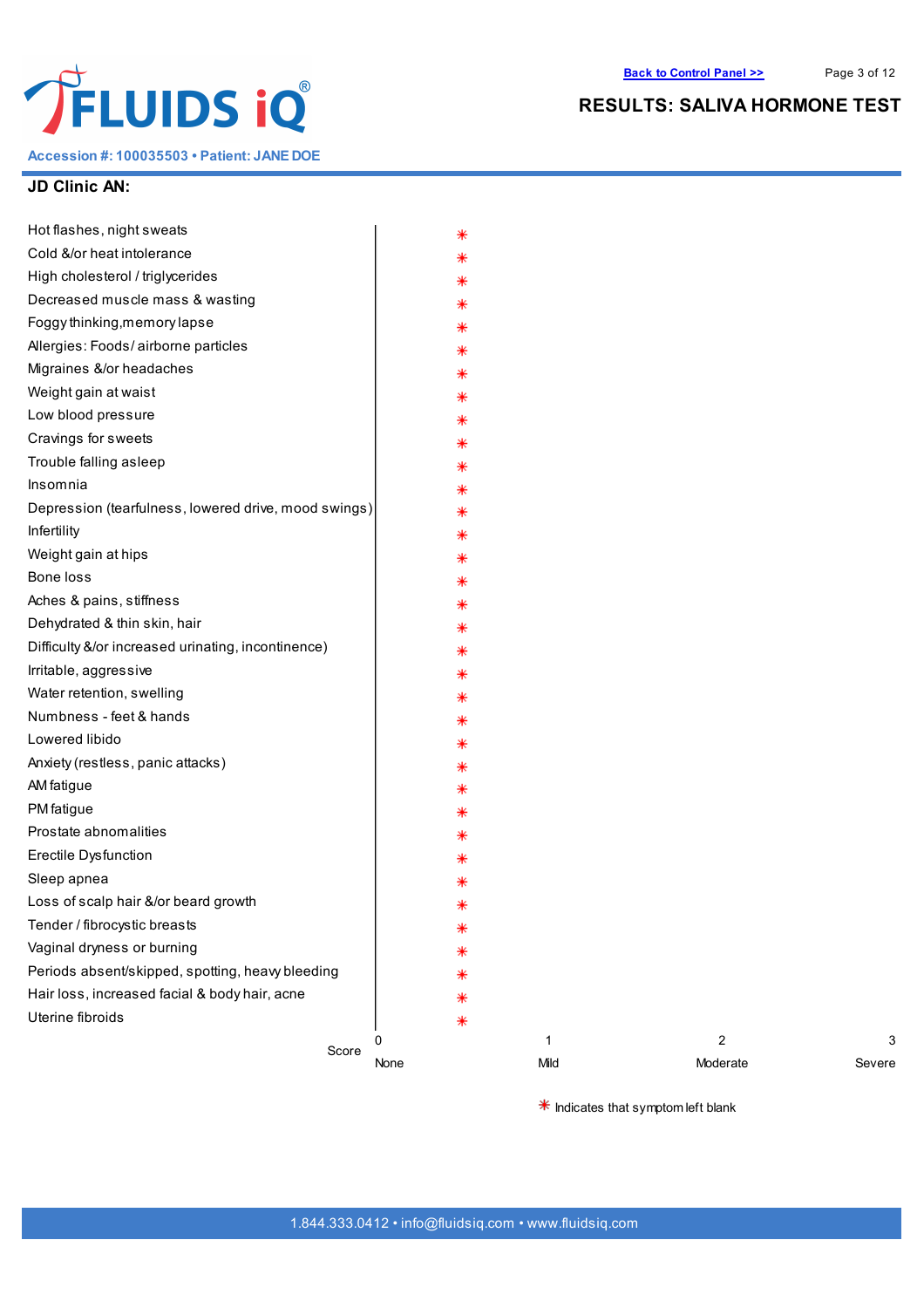

## **Understanding Hormone Excess and Deficiency**

The comments provided here are for educational purposes only. They should not be interpreted as being diagnostic or treatment recommendations. Those decisions are the responsibility of the health care professional. Moreover, the reference range shown in this report is derived from a normal distribution of results that encompass 95% of randomly selected individuals in a population.

#### **IN THE PRESENT TEST**

#### **CORTISOL**

The Morning cortisol level lies inside the reference range. Cortisol levels are normally highest shortly after waking and indicate normal adrenal function at its circadian peak.

The Noon cortisol level lies inside the reference range and indicate that the adrenal glands are responding well to the needs of the day, especially in glycemic control. This highlights the importance of the adrenal glands in the regulation of blood glucose levels.

The Afternoon cortisol level lies inside the reference range and indicate that the adrenal glands are responding well to the needs of the day, especially in glycemic control.

The Nightime cortisol level lies inside the reference range, and indicates that adrenal glands are functioning normally within the circadian cycle. It is a good indicator of a normal baseline level of adrenal activity.

#### **DHEA-S (Dehydroepiandosterone Sulphate)**

DHEA-S lies within the reference range. DHEA, together with cortisol, plays an important role in maintaining normal blood glucose levels (glycemic control). Normal levels are important in proper metabolism of carbohydrates, fats and proteins.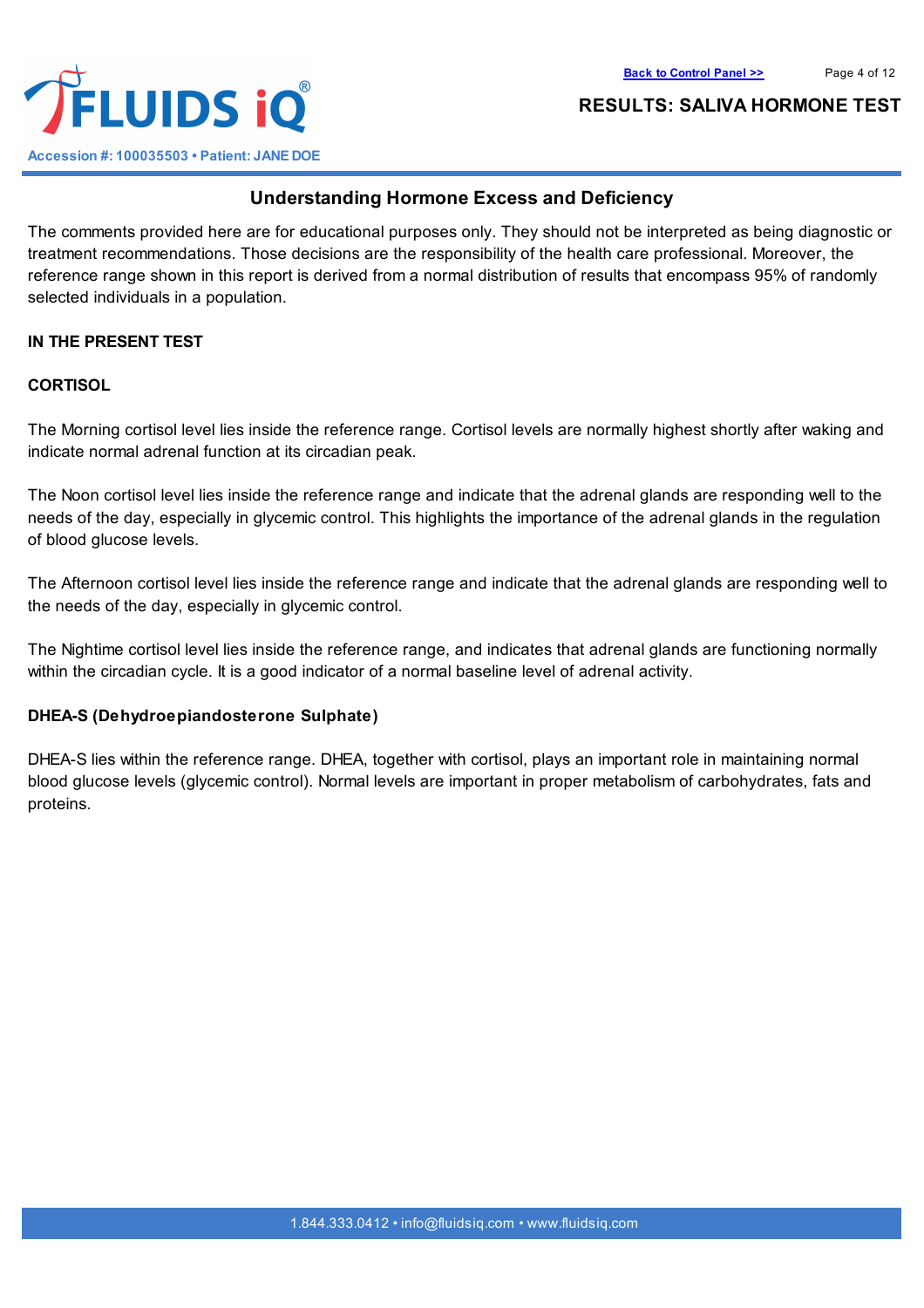

#### **General Discussion**

#### **CORTISOL**

**About Cortisol:** Cortisol is produced by the adrenal glands, which are controlled by parts of the brain called the hypothalamus and pituitary. Cortisol plays an important role in breaking down glycogen to glucose in liver and muscle tissue. It mobilizes glucose, so as to maintain normal blood sugar levels, the primary energy source for the brain. Cortisol levels are highest in the early morning (approximately 8 am) and reach the lowest level about midnight to 4 am, or three to five hours after the onset of sleep. Diurnal cycles of cortisol levels are found in human saliva. Cortisol production comes in response to daily stress, as well as emotional upset, infections and surgery. It prevents the release of substances in the body that cause inflammation. It is used to treat conditions resulting from over activity of the B-cell-mediated antibody response. Examples include inflammatory and rheumatoid diseases, as well as allergies. Low-potency hydrocortisone, available as a non-prescription medicine in some countries, is used to treat skin problems such as rashes, and eczema $1, 2, 3$ .

**Low Cortisol**, especially if it remains so throughout the day, may indicate **Adrenal Exhaustion**, which is caused by stress, such as sleep deprivation, emotional stress, poor diet, nutrient deficiencies, and/or synthetic glucocorticoid medications that suppress cortisol production. Chronic stress depletes cortisol and is associated with symptoms of morning and evening fatigue, aches and pains, fibromyalgia, cold body temperature, decreased stamina, slow pulse rate, low blood sugar (sugar craving) and low blood pressure. In addition one often encounters increased allergies (immune dysfunction), and sensitivity to chemicals. Symptoms of thyroid deficiency can also be due to low cortisol levels. Exercise, more adequate sleep, a diet with adequate protein, 'bio-identical' progesterone, adrenal extracts and nutritional supplements are often helpful in correcting low cortisol.

**High Cortisol.** Although normal cortisol levels are essential for life, chronically elevated levels can be very detrimental. Increased cortisol production by the adrenals is a normal response to routine stress, but when stress is chronic and cortisol output remains high over a prolonged period (months/years), break- down of normal tissues (muscle wasting, thinning of skin, bone loss) and immune suppression can result. Common symptoms of chronic high cortisol include sleep disturbances, fatigue, depression and weight gain in the waist and anxiety. Stress and persistently elevated cortisol levels can contribute to premature aging and chronic illness.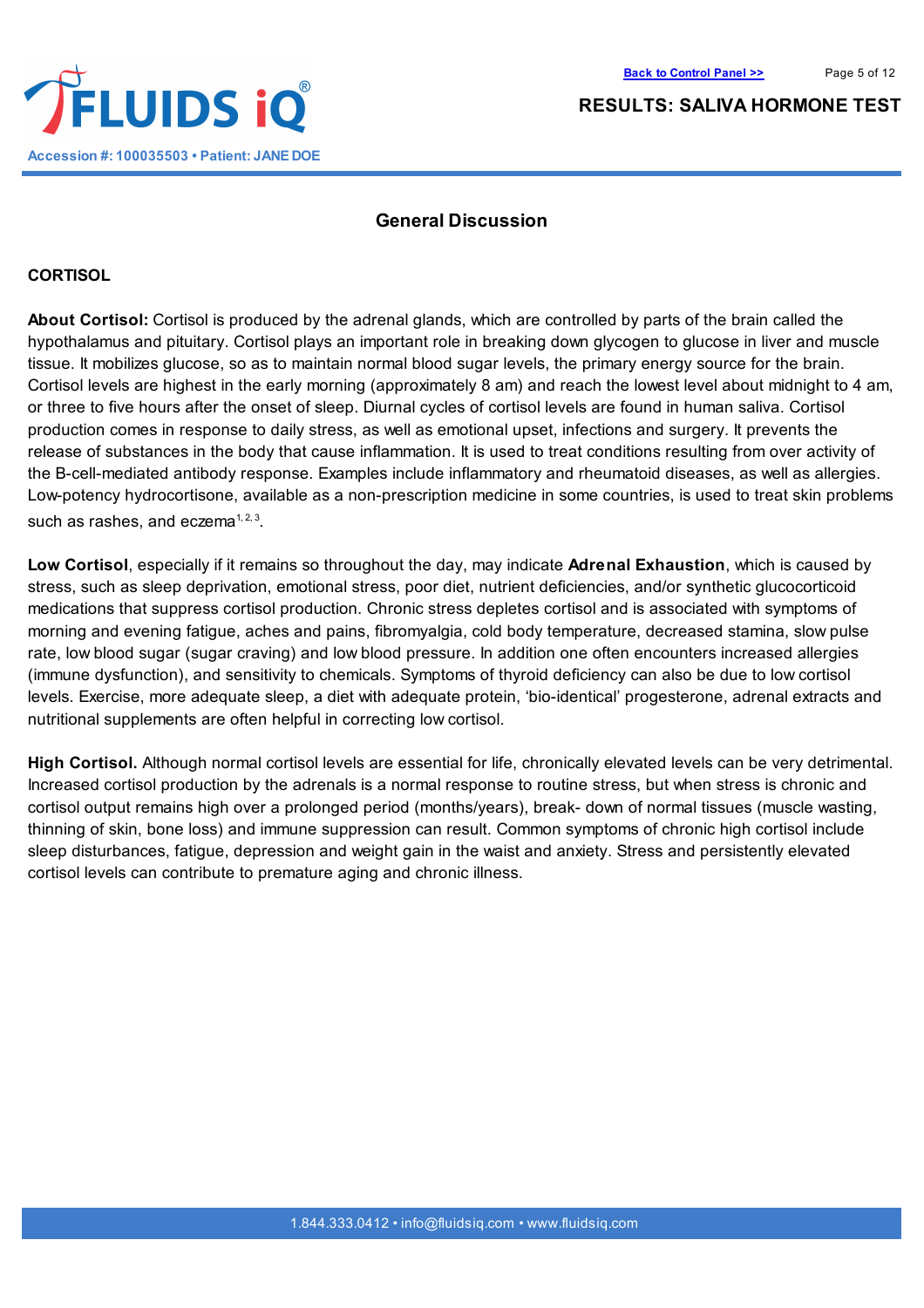



#### **ESTROGENS**

(Estrone-E1, 17-β Estradiol-E2, Estriol-E3) Estrogens are the primary female sex hormones. They play important roles in stimulating growth of the reproductive tissues, maintaining healthy bones, increasing the levels of neurotransmitters in the brain and helping keep the cardiovascular system healthy. During menopause estrone is the predominant circulating estrogen and during pregnancy it is estriol. Though estriol is the most plentiful of the three estrogens it is also the weakest, whereas estradiol is the strongest, with a potency of approximately 80 times that of estriol. Thus, estradiol is the most important estrogen in non-pregnant females who are between the first menstruation (menarche) and menopause stages of life. However, during pregnancy this role shifts to estriol, and in postmenopausal women estrone becomes the primary form of estrogen in the body. All of the different forms of estrogen are synthesized from androgens, specifically testosterone and androstenedione.

**Low Estradiol** is unusual in premenopausal women, unless they have no ovulation, or are taking birth control pills, since the latter can suppress ovarian estrogen production. It is much more common in post-menopausal women whose ovaries were removed, or those who have not had hormone replacement. Symptoms and signs of low estrogen levels include sleep disturbances, foggy thinking, hot flashes, night sweats, vaginal dryness, thinning skin, incontinence, and heart palpitations.

**High Estradiol** in premenopausal women is usually due to over production of androgens by the adrenal glands and ovaries (DHEA and testosterone), or by estrogen replacement therapy (ERT). In postmenopausal women high estradiol levels are usually due to estrogen supplements. Excess estrogen levels, such as estradiol, even at normal premenopausal levels, when not balanced by adequate progesterone, may create what is referred to as "**Estrogen Dominance**". Symptoms may include irritability, anxiety, mood swings, weight gain at the hips, water retention, bleeding problems (due to uterine lining overgrowth and fibroids) and thyroid deficiency.

#### **Estrogen in Females and Males:**

Estrogen is considered to be the female hormone, whereas testosterone is considered the male hormone. However, both hormones are present in both sexes. The sexual distinctions are not qualitative differences, but rather result from quantitative divergence in hormone concentrations and differential expressions of steroid hormone receptors. In males, estrogen is present in low concentrations in blood, but can be extraordinarily high in semen; as high as 250 pg/ml in testicular fluids, which is higher than serum estradiol in the female. It is well known that male reproductive tissues have estrogen receptors, but the role of estrogen in male reproduction remains unclear.

Estrogen regulates the reabsorption of luminal fluid in the head of the epididymis. Disruption of this essential function causes sperm to enter the epididymis diluted, rather than concentrated, resulting in infertility. This finding raises further concern over the potential direct effects of environmental estrogens on male reproduction and reported declines in human sperm counts.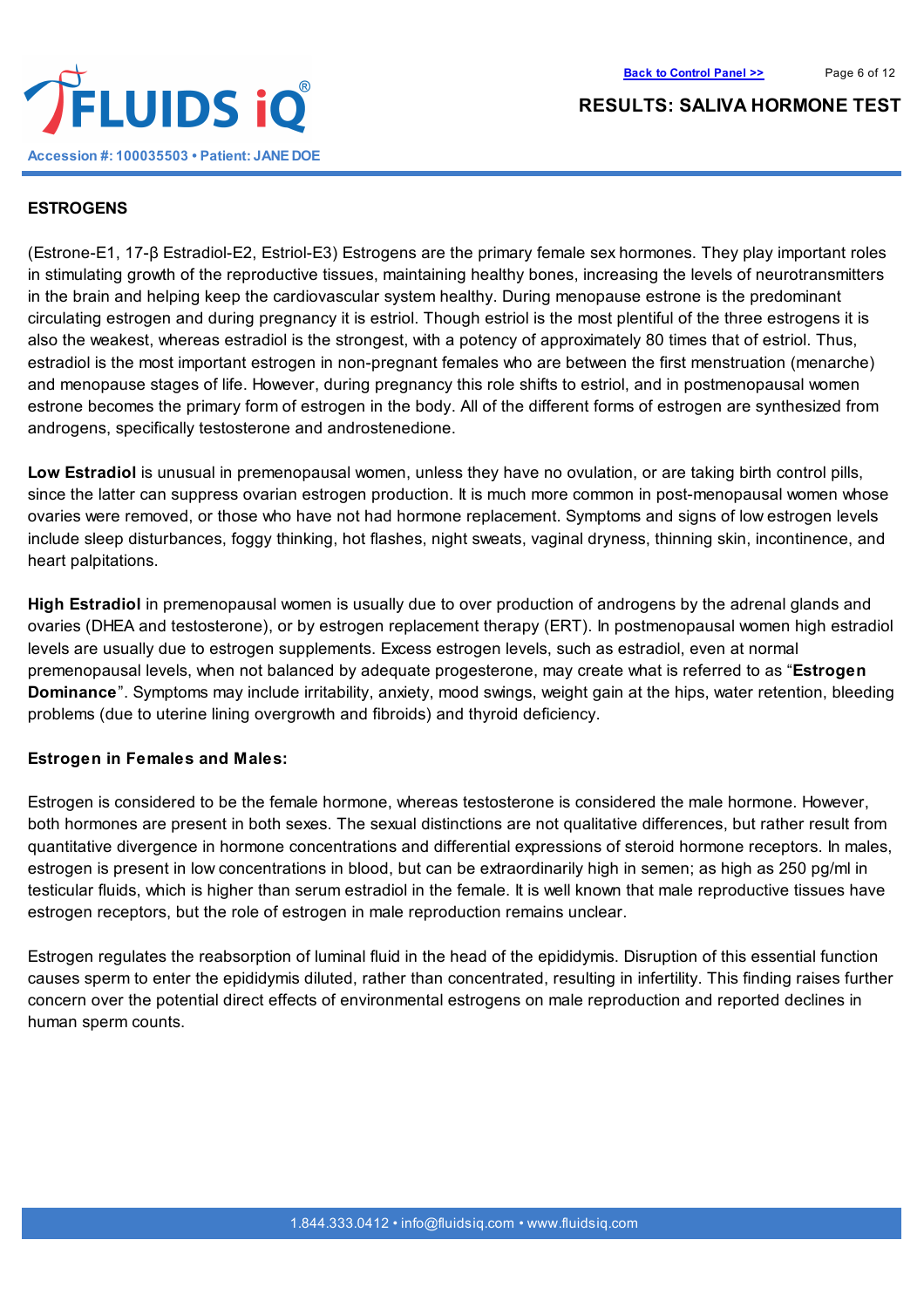

In males, the main biologically active estrogen is estradiol. The primary source of estradiol in men is from the conversion (aromatization) of testosterone by estrogen synthase. As men age, the production of androgens from the adrenals and gonads is decreased. The aromatization of testosterone to estradiol is often maintained, but due to a variety of factors, more testosterone is aromatized in fatty tissues, causing a further imbalance of the ratio of testosterone to estrogen; i.e. too much estradiol and not enough testosterone. The result is a deficiency of beneficial testosterone and an excess amount of estradiol.

As men age, the amount of testosterone produced in the testes diminishes greatly. Yet estradiol levels remain persistently high. The reason for this is increasing aromatase (estrogen synthase) activity along with age-associated fat mass, especially in the belly. Estradiol levels correlate significantly to body fat mass and more specifically to subcutaneous abdominal fat. The epidemic of abdominal obesity observed in aging men is associated with a constellation of degenerative disorders, including heart disease, diabetes, and cancer.

Subcutaneous abdominal fat acts as a secretory gland, often producing and emitting excessive levels of estradiol into an aging man's blood. One's waist circumference is a highly accurate prognostic measurement of future disease risk, with excess estradiol secretion being at least one of the deadly mechanisms associated with the difficult to resolve problem of having too much abdominal fat.

Symptoms of excess estrogen in aging men include the development of breasts, having too much abdominal weight, feeling tired, suffering loss of muscle mass, and having emotional disturbances. Many of these symptoms correspond to testosterone deficiency as well.

#### **PROGESTERONE**

Progesterone is produced in the ovaries at about 10- 30 mg/day and is important for normal reproductive and menstrual function, especially during the latter half (luteal phase) of the menstrual cycle. It plays a role in the health of the heart, skin, bone, blood vessels and other body tissues. It is also important in breast development, maintaining pregnancy and the control of neurotransmitters in the brain. Although Progesterone is found in both females and males, its role in male physiology is not well understood.

**Low Progesterone** plays a role in abnormal uterine bleeding in females. It may also have an association with lowered neurological function and osteoporosis. Low progesterone is more common in postmenopausal women who are no longer ovulating, have had their ovaries removed, or are using contraceptives or hormone replacement therapy. Low Progesterone levels in males may play a role in male infertility.

**High Progesterone** is found in states of stress and anxiety in men and women. Symptoms can include excessive sleepiness, dizziness, bloating and susceptibility to yeast infections. In women it can also result in abnormalities in blood glucose levels (dysglycemia), hair loss or baldness (alopecia), acne and breast tenderness.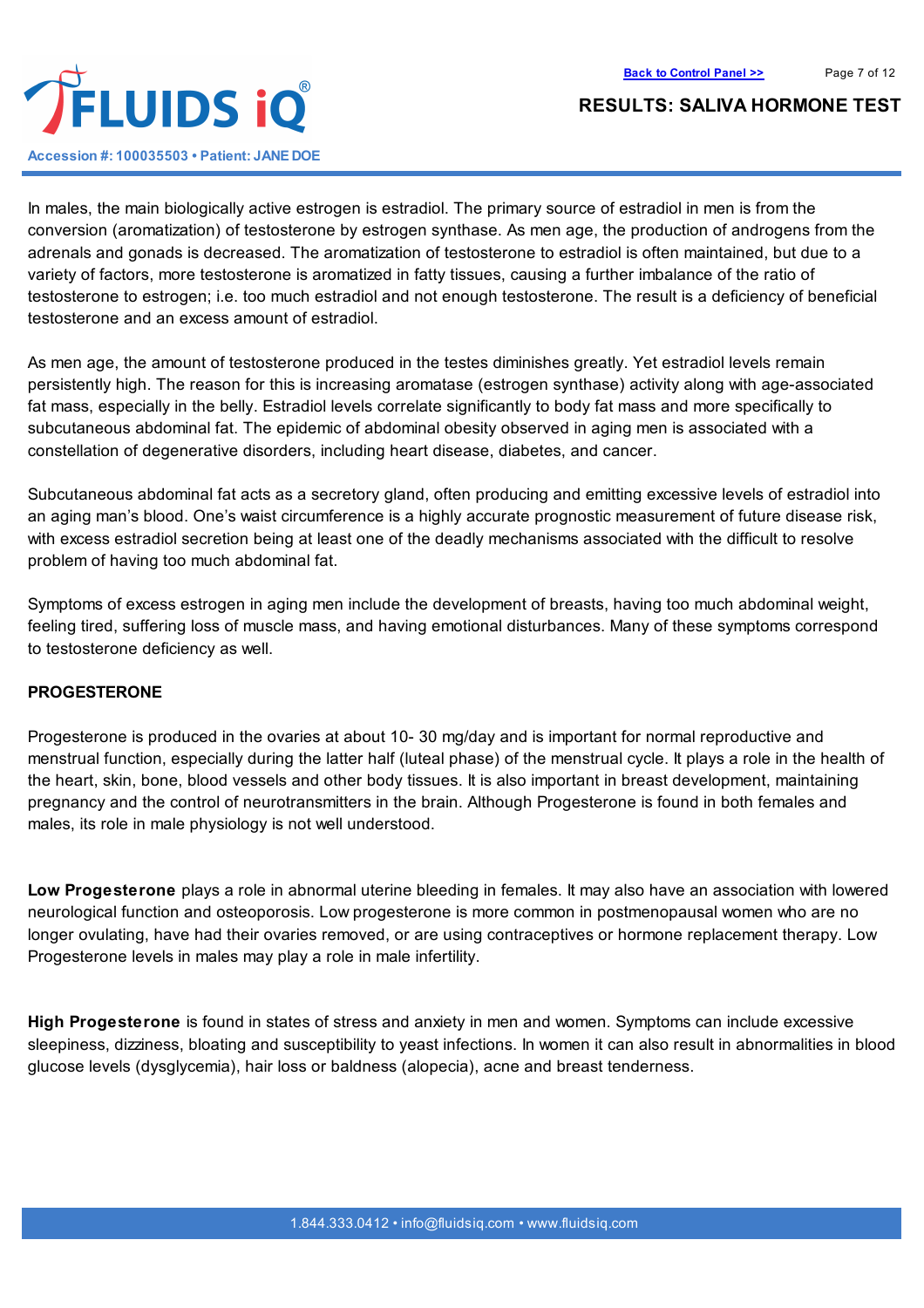

# **PROGESTERONE:ESTRADIOL RATIO (Pg:E2)**

This ratio describes the relationship between progesterone and estradiol levels. It is used clinically to determine the dominance of one hormone over the other.

The ideal Pg:E2 ratio is in the 100:1 to 300:1 range in premenopausal women and in postmenopausal women who have progesterone supplementation. This ratio is not useful when considering postmenopausal women who have low estrogen levels, or women on hormone replacement therapy (HRT) or oral contraceptives.

A low Pg:E2 ratio indicates an estrogen dominance, and women may experience many severe symptoms, such as anxiety, breast tenderness, headaches or migraines, depression, digestive problems, fuzzy thinking, palpitations, irregular bleeding, water retention, weight gain and more. If estrogen levels stay unopposed, women may go on to develop infertility, skipped periods (amenorrhea), heavy bleeding (hypermenorrhea), fibroids, uterine cancer, heart disease and stroke, and decreased cognitive ability, among other conditions.

An elevated Pg:E2 ratio may indicate progesterone dominance and the symptoms will be those seen with high progesterone levels (see above).

#### **ANDROGENS**

The endocrine glands secrete 5 androgens through a similar pathway: Testosterone, dehydroepiandrosterone (DHEA) and its sulphated form (DHEA-S), androstenedione, and androstenediol. Testosterone, and its biologically active metabolite dihydrotestosterone (DHT), are the only androgens with direct androgenic activity. DHEA-S, DHEA, and androstenedione are all precursors of testosterone.

#### **a) TESTOSTERONE**

Testosterone is considered the "male hormone". In men it is produced by the testes and in much smaller amounts by the ovaries in women. It is responsible for many of the secondary sex characteristics seen in men such as a deeper voice and hair on the chest, in addition to contributing to a healthy libido, regulating the immune system, maintaining optimal memory, building muscle mass, and maintaining energy levels. In both men and women testosterone levels are highest in the teens and then decline gradually with age, playing a role in the loss of bone density. In women, premenopausal testosterone levels are usually within the high-normal range and postmenopausal levels at low-normal range.

**Low Testosterone** is most often a result of aging, testes or ovary removal, suppression of ovarian and testicular production by stress hormones (cortisol), the use of synthetic HRT and contraceptives, and/or damage to the testes, ovaries, and adrenal glands by medications, radiation therapies, or trauma. Chronically low testosterone, in both sexes, may cause fatigue or decreased energy as well as reduced sex drive or desire (libido). In addition it may cause reduced stamina and the loss of bone and/or muscle mass, loss of body hair, incontinence, aches and pains, memory lapse, cognitive decline and depression. In women, testosterone imbalance has been associated with coronary heart disease and heart attacks (myocardial infarcts), especially in post-menopausal women. In men, testosterone levels decrease with age. While this decrease may not be noticeable in some men, others may experience significant changes starting in middle age, or more commonly at age 60 and above. This drop in testosterone levels is sometimes termed "male menopause", hypogonadism, or andropause.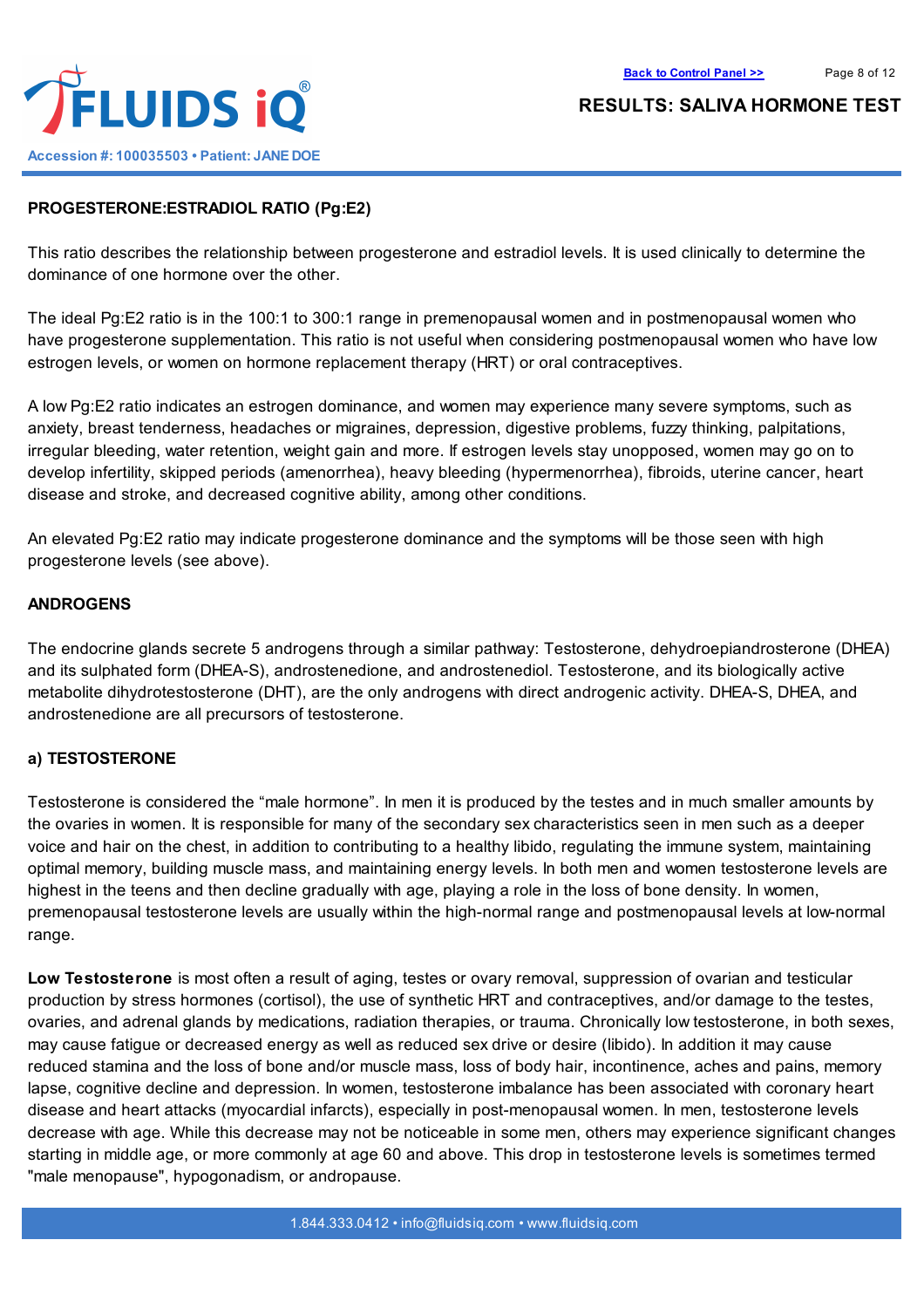



Low testosterone levels may result in a decline in physical energy, strength, stamina, and diminished mental aggressiveness. These men may experience more aches and pains in the bones and joints and they may also have a decline in libido and a greater incidence of erectile dysfunction.

**High Testosterone** is the result of excess production by the ovaries, testes and adrenal glands, or androgen supplementation (testosterone, DHEA). In men high levels will manifest in increased scalp hair loss. The higher the levels the more likely these men will exhibit risky and aggressive behavior, whether sexual, injury risk, or criminal. Symptoms of high testosterone levels in premenopausal women include loss of scalp hair, increased body and facial hair, acne, and oily skin. Supplementation with topical testosterone at doses in excess of levels produced by the ovaries (0.3-1 mg) or testes (5-10 mg) can raise testosterone to levels beyond physiological range.

### **b) DHEA-S (Dehydroepiandrosterone Sulphate)**

**About DHEA:** DHEA, a testosterone precursor, is the most abundant circulating steroid hormone. DHEA is produced predominately by the adrenal glands, the gonads, and the brain, where it functions predominantly as a metabolic intermediate in the biosynthesis of the androgen and estrogen sex steroids. DHEA-S is the sulphated form, and in blood it approaches levels 300 times that of free DHEA. Whereas DHEA levels are at a peak in the early morning, DHEA-S levels show no diurnal variation. From a practical point of view, measurement of DHEA-S is preferable to DHEA, as its levels are more stable. In the young the levels approach the high end of the range. They decrease with age and get to the lower end of normal in middle age.

Low DHEA-S can be caused by adrenal exhaustion and is commonly seen in accelerated aging and diseases such as cancer.

High DHEA-S can be associated with insulin resistance/PCOS 4 (polycystic ovaries) or DHEA supplementation.

### **TOTAL CORTISOL : DHEA-S RATIO**

The normal ratio ranges from 5:1 to 6:1, and is an indicator of the adrenal output of cortisol and the androgens. It is age dependent, since there is a decline in DHEA-S with age, while the levels of morning cortisol remain relatively stable or increase slightly. If the ratio is higher than normal it is due to adrenal dysfunction. When the body experiences chronic stress, pregnenolone, the precursor to all other steroidal hormones, begins to overproduce cortisol (known as 'cortisol escape'). This is at the expense of all the other steroidal hormones (DHEA and its metabolites, including progesterone, testosterone, and the estrogens). As pregnenolone is diverted to cortisol, DHEA-S depletion begins. This creates an elevated cortisol to DHEA-S ratio. If the ratio is lower than normal for that age, and the DHEA-S level is within the normal range, it is probably due to the maintenance of DHEA-S output with advancing age. However, if the ratio for that age is lower than expected, it is probably due to high DHEA-S levels, low cortisol, or both of these.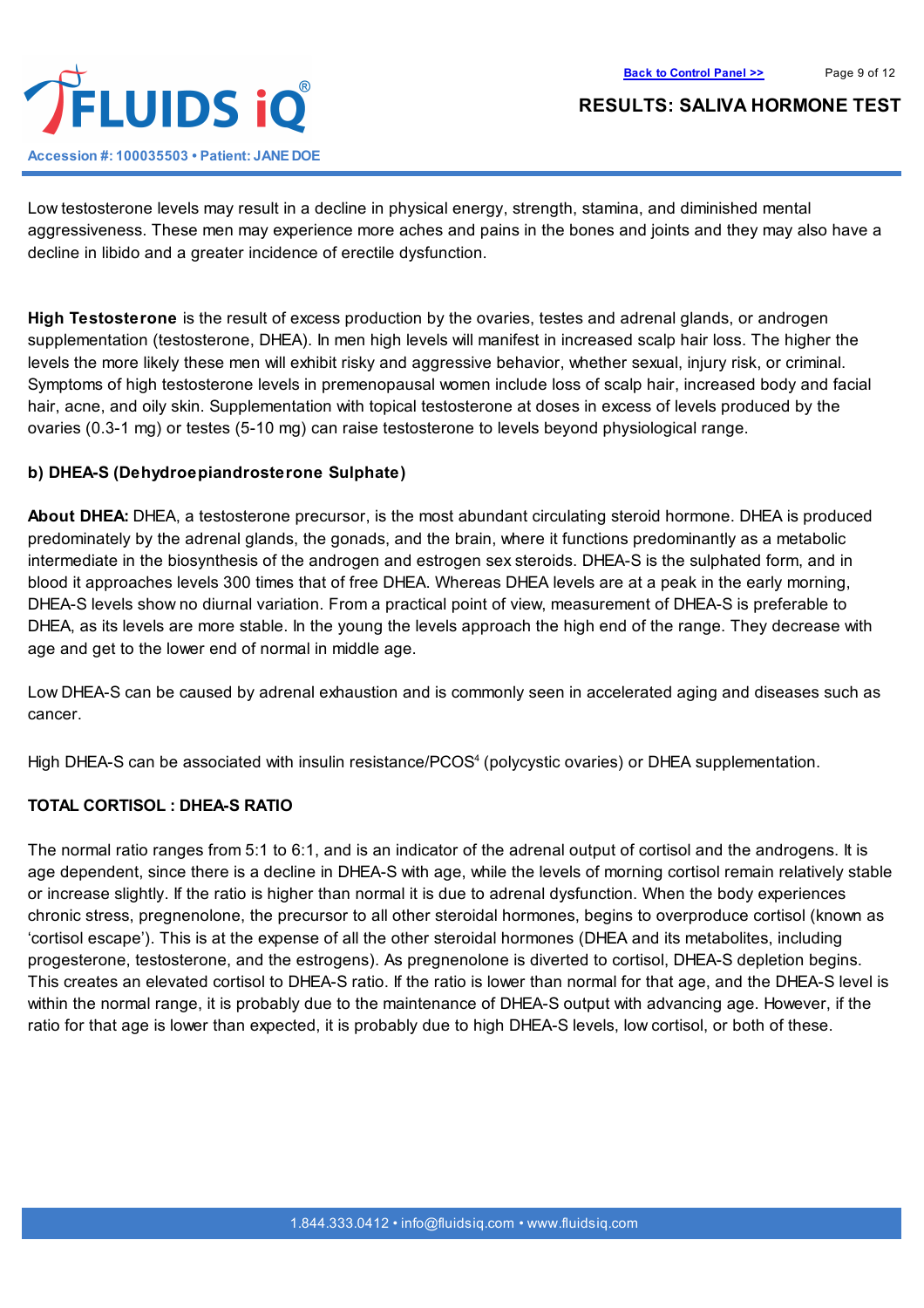

#### **METABOLIC SYNDROME**

Metabolic syndrome is a disorder of energy utilization and storage, diagnosed by a co-occurrence of three out of five of the following medical conditions: abdominal (central-waist) obesity, elevated blood pressure, elevated fasting plasma glucose, high serum triglycerides, and low high-density cholesterol (HDL) levels. Metabolic syndrome increases the risk of developing diabetes and cardiovascular disease, particularly heart failure. Some studies have shown the prevalence in the USA to be an estimated 34% of the adult population, and the prevalence increases with age. Recent research indicates prolonged chronic stress can contribute to metabolic syndrome by disrupting the hormonal balance of the hypothalamic-pituitary-adrenal axis (HPA-axis)<sup>5</sup>.

The principal signs and symptoms of metabolic syndrome are central obesity, also known as visceral overweight (malepattern or apple-shaped adiposity), with fat (adipose) tissue accumulation mainly around the waist and trunk. Other signs of metabolic syndrome include high blood pressure, with decreased fasting serum HDL cholesterol and elevated fasting serum triglyceride level (VLDL triglyceride). It is often accompanied by impaired fasting glucose and insulin resistance, or pre-diabetes, which can manifest by numbness in the feet or hands.

#### **HYPOMETABOLISM**

Hypometabolism is not an illness in itself. It would better be termed a "condition", encompassing a variety of illnesses<sup>6</sup>. The characteristic of hypometabolism is that the biochemical processes of the body are functioning as fast as they should. Since the biochemical reactions of the body give off heat (exothermic), hypometabolism results in hypothermia, a lowered body temperature. While the enzymatic reactions of the body give off heat, the enzymes themselves are also dependent on body heat to have their most efficient action. When body temperature is below 98.2 degrees Fahrenheit, enzymes are not functioning at their best efficiency.

This enzymatic dysfunction produces a variety of signs and symptoms, which are common to all hypometabolic conditions. These include fatigue (AM and PM), cold and heat intolerance, migraines (headaches), depression and weight gain. Other symptoms include irritability, sleep disturbance such as insomnia, anxiety (panic attacks), as well as poor memory and concentration (foggy thinking). Many individuals experience irregular periods, low sex drive, low ambition and motivation. This may be accompanied by fluid retention, irritable bowel, hair loss, dry skin and hair and generalized muscle aches and joint pain.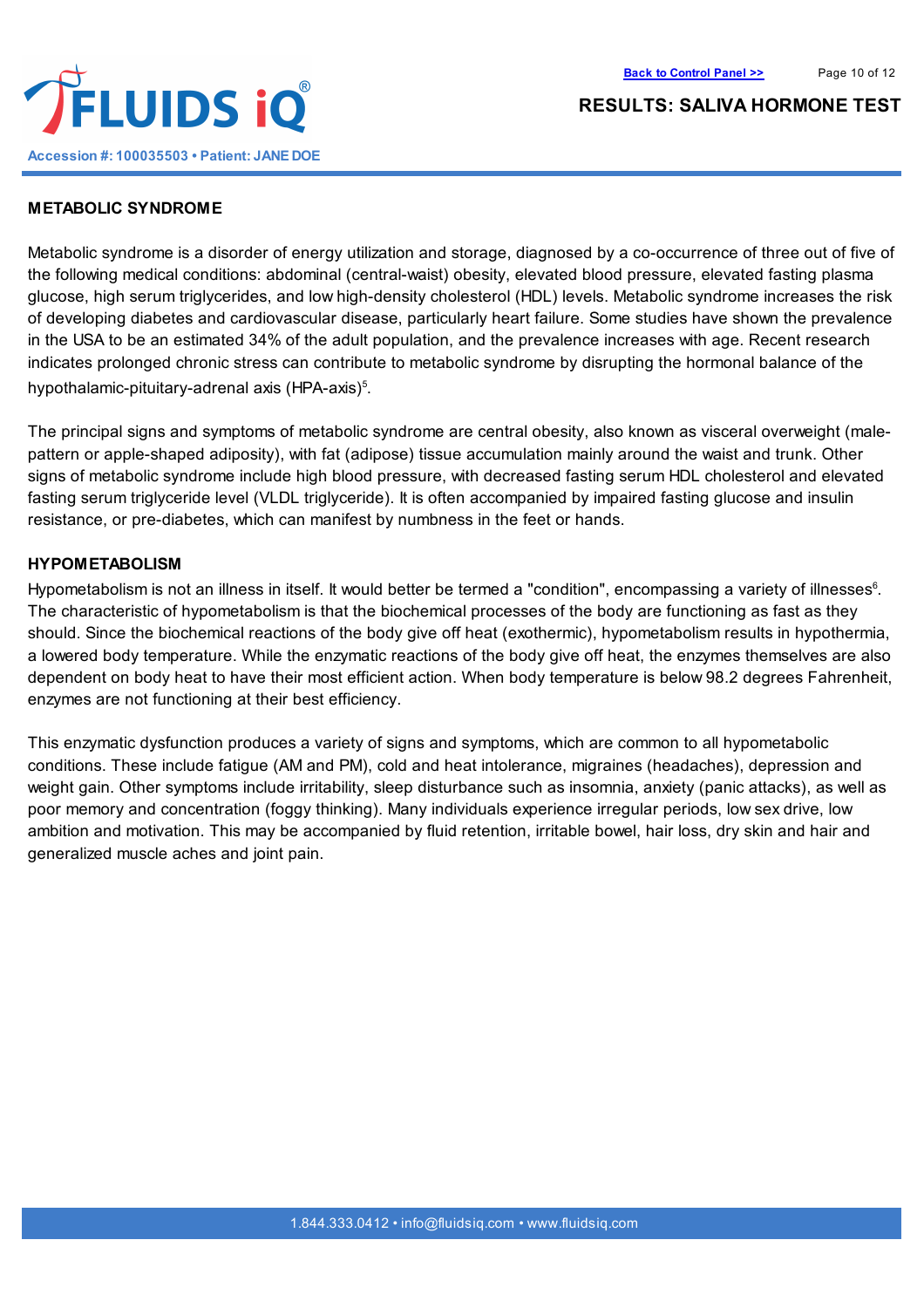

# **MELATONIN**

Melatonin is a hormone produced during the dark phase of the day by the pineal gland, a small endocrine gland in the brain that regulates the sleep-wake cycle.

Melatonin is also synthesized in the enterochromaffin (EC) cells throughout the intestine and to a lesser extent in lymphocytes, mast cells, epithelial cells and the bone marrow. In the gut, L-tryptophan is a crucial precursor of melatonin synthesis and the EC cells, as well as bacteria within the microbiome, have been reported to be the major sources of L-tryptophan-induced increase of circulating melatonin. Interestingly, at any time of the day or night, the gut contains at least 400 times more melatonin than the pineal gland, but does not contribute to the circulating rhythm of melatonin 7 . This non-pineal melatonin seems to act locally. These local effects are involved in a myriad of actions, including metabolism, immune function, gut function, inflammation, mitochondrial function, free radical scavenging, direct anti-oxidant activity, redox status and influence on anti-oxidant enzymes<sup>8</sup>.

In a 24-hour circadian cycle, melatonin reaches its highest levels during sleep, the middle of the night, often spiking to levels above 50 pg/ml. It then falls to very low levels by the time of waking  $(-5 \text{ pg/ml})$ . The pineal gland begins producing melatonin in the evening, so that some individuals may have rising levels that reach to between 10-15 pg/ml at bedtime 9 .

Melatonin has numerous functions in body hemostasis, of which three major ones are noted here.

**a.** It has major physiological importance in the control of sleep time and duration. It is central to the modulation of both circadian and annual biorhythms and has a remarkably tight association with sleep propensity<sup>10</sup>.

**b.** It is involved in the regulation of GI motility & local anti-inflammation<sup>11</sup>.

**c.** It acts as a strong lipophilic antioxidant, specifically offering mitochondrial protection. Melatonin scavenges free radicals (OH-) and upregulates glutathione, acting to promote antioxidant enzymes such as glutathione peroxidase (GPx), glutathione reductase (GR), superoxide dismutase (SOD) and catalase  $(CAT)^{12}$ .

These melatonin functions interact. As an example, good circadian rhythm helps to decrease oxidative stress, whereas chrono (sleep) disruption causes an increase in reactive oxygen and nitrogen species 13 .

Low levels of melatonin can cause imbalances that may have far reaching effects, including menstrual difficulties, sleep disorders, depression and Seasonal Affective Disorder. The synthesis and physiological use of melatonin is strongly affected by the length of day, seasonal changes, aging and artificial illumination - especially prolonged exposure to blue light emanating from computers and other similar devices. A deficient production of melatonin can also result in lowered basal body temperature, insomnia, and sleep/wake disorders. The disturbance in the circadian rhythm of melatonin may influence other hormones, such as thyroid and testosterone. It may lead to an elevated estrogen/progesterone ratio, decreased cardiovascular and antioxidant protection, as well as immune suppression<sup>14</sup>.

Therefore, accurate measurement of melatonin levels is essential for the development of therapeutic regimes, such as timing of artificial light and melatonin administration.